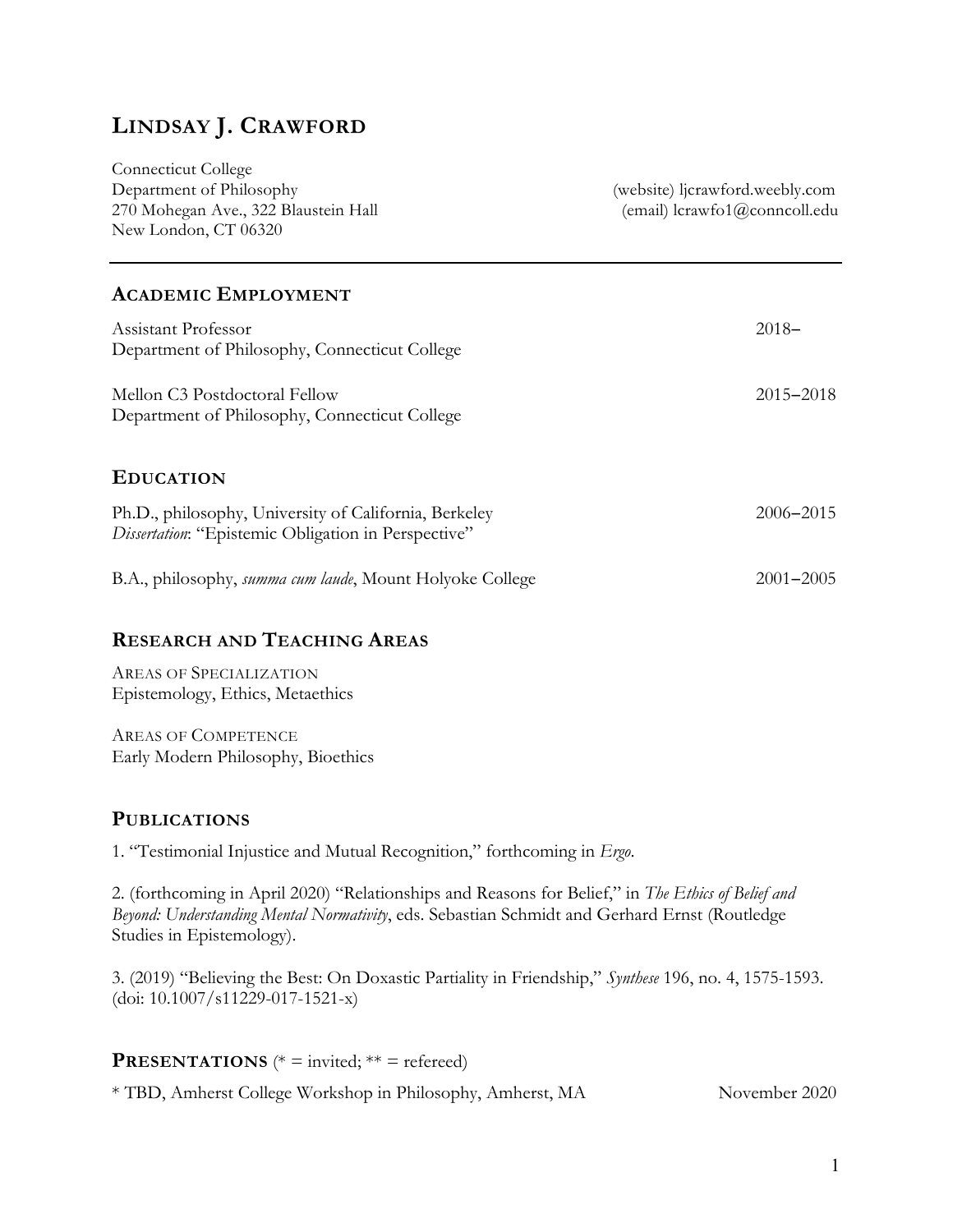| "Suspending Judgment is Something You Do"                                        |               |
|----------------------------------------------------------------------------------|---------------|
| * American Philosophical Association, Eastern Division Meeting, Philadelphia, PA | January 2020  |
| "Testimonial Injustice and Mutual Recognition"                                   |               |
| * Northern New England Ethics and Epistemology Workshop, Burlington, VT          | October 2019  |
| "Relationships and Reasons for Belief"                                           |               |
| * Philosophy Desert Workshop, St. George, UT                                     | April 2019    |
| * American Philosophical Association, Central Division Meeting, Denver, CO       | February 2019 |
| "Believing the Best: On Doxastic Partiality in Friendship"                       |               |
| ** Vancouver Summer Philosophy Conference, Vancouver, B.C.                       | August 2017   |
| ** Midsummer Philosophy Workshop, University of Leeds, U.K.                      | June 2017     |
| ** Southampton-Humboldt Normativity Conference, University of Southampton, U.K.  | June 2017     |
| "Epistemic Partiality and the Question of Priority"                              |               |
| ** St. Louis Annual Conference on Reasons and Rationality, St. Louis, MO         | May 2016      |
| "The Harm of Testimonial Injustice"                                              |               |
| * Williams College (C3 Summit)                                                   | April 2017    |
| * Mount Holyoke College                                                          | March 2016    |
| * Connecticut College                                                            | February 2016 |
| * Bates College (C3 Summit)                                                      | November 2015 |
| * U.C. Berkeley, Undergraduate Philosophy Forum                                  | February 2015 |
| "Ought, Belief, and Control"                                                     |               |
| ** The Society for Exact Philosophy, 43rd Annual Meeting, Hamilton, ON           | May 2015      |
| * Graduate Research Colloquium, University of California, Berkeley               | December 2014 |
| "How Does Rational Ability Constrain Epistemic Obligation?"                      |               |
| ** St. Louis Annual Conference on Reasons and Rationality, St. Louis, MO         | May 2014      |
| "Epistemic Conciliation and Normative Conflict"                                  |               |
| ** Eighth Annual London-Berkeley Philosophy Conference                           | May 2011      |

# **TEACHING EXPERIENCE**

**• PRIMARY INSTRUCTOR** (at Connecticut College, unless otherwise noted)

| Introductory-level                                            |                        |
|---------------------------------------------------------------|------------------------|
| Introduction to Philosophy                                    | Spring 2019, Fall 2019 |
| Matters of Life and Death (first-year seminar)                | Fall 2018              |
| History of Modern Philosophy                                  | Spring 2016            |
| Berkeley Connect for Freshmen & Sophomores (at U.C. Berkeley) | Fall 2014, Spring 2015 |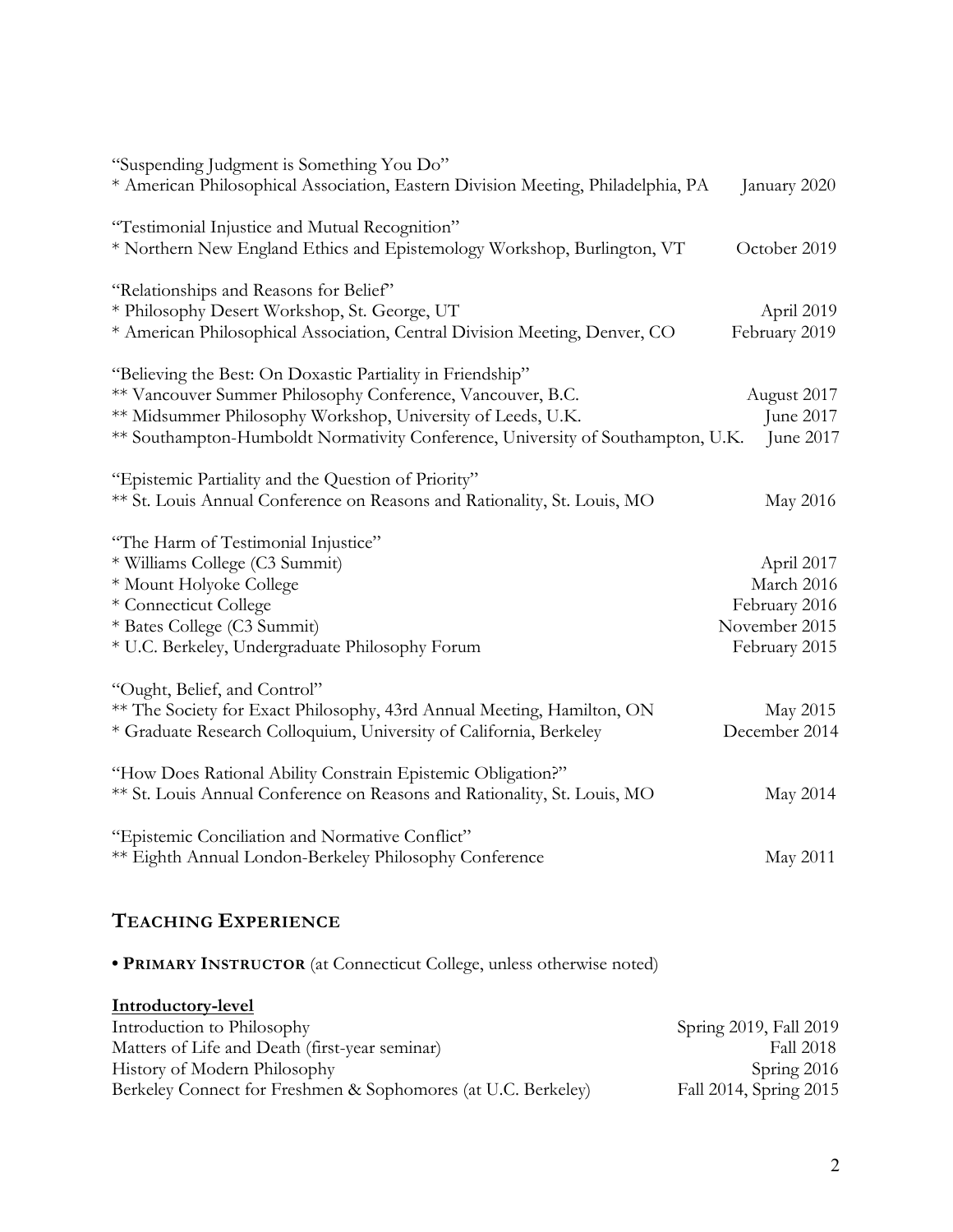Early Modern Philosophy (at U.C. Berkeley) Summer 2011, Summer 2012

#### **Mid-level**

Ethical Theory Spring 2020 Theory of Knowledge Spring 2018, Spring 2020 Bioethics Spring 2017, Spring 2019, Spring 2020 The Ethics and Epistemology of Stereotypes Fall 2016, Fall 2017

#### **Advanced-level**

The Ethics of Belief Fall 2019 Hume Fall 2015, Fall 2018

# • **GRADUATE STUDENT INSTRUCTOR AT U.C. BERKELEY**

Ancient Philosophy Summer 2015, Summer 2010 Aesthetics Summer 2014 Early Modern Philosophy Spring 2014, Spring 2011, Spring 2009, Spring 2008 Ethical Theories Spring 2013 Plato Fall 2012 Theory of Knowledge Fall 2010 Hume Spring 2010, Summer 2008 Nature of Mind Fall 2009 Knowledge and Its Limits Summer 2009 Free Will (Philosophical Methods) Fall 2008 Individual Morality and Social Justice Fall 2007

#### **SELECTED SERVICE**

| First-Year Seminar Writing Fellow                                                                                                                                  | 2019-2020            |
|--------------------------------------------------------------------------------------------------------------------------------------------------------------------|----------------------|
| Organizer, Pizza and Profundity Colloquium Series, Department of Philosophy                                                                                        | 2019-2020            |
| Connecticut College C3 Working Group                                                                                                                               | 2019-2020            |
| Member of the tenure-track search for production in Film Studies                                                                                                   | 2018-2019; 2019-2020 |
| 2019 C3 Summit at Middlebury College, co-organizer                                                                                                                 | 2017-2019            |
| Organizing Committee Member,                                                                                                                                       |                      |
| Class of 1957 Teaching Seminar for Incoming Faculty                                                                                                                | 2016-2017; 2018-2019 |
| Head Organizer, PhilFemme, U.C. Berkeley                                                                                                                           | $2009 - 2014$        |
| Head Graduate Student Instructor, U.C. Berkeley                                                                                                                    | $2013 - 2014$        |
| Graduate Student Researcher,                                                                                                                                       |                      |
| Undergraduate Student Learning Initiative (USLI) Grant, U.C. Berkeley                                                                                              | $2011 - 2012$        |
| Referee for Analysis, Inquiry, Philosophical Quarterly, Erkenntnis, Pacific and Philosophical Quarterly, Synthese,<br><i>Philosophical Studies</i> (various years) |                      |

## **SELECTED AWARDS AND FELLOWSHIPS**

| Berkeley Connect Fellowship, U.C. Berkeley                   | $2014 - 2015$ |
|--------------------------------------------------------------|---------------|
| Teaching Effectiveness Award, U.C. Berkeley                  | 2013          |
| Outstanding Graduate Student Instructor Award, U.C. Berkeley | 2013          |